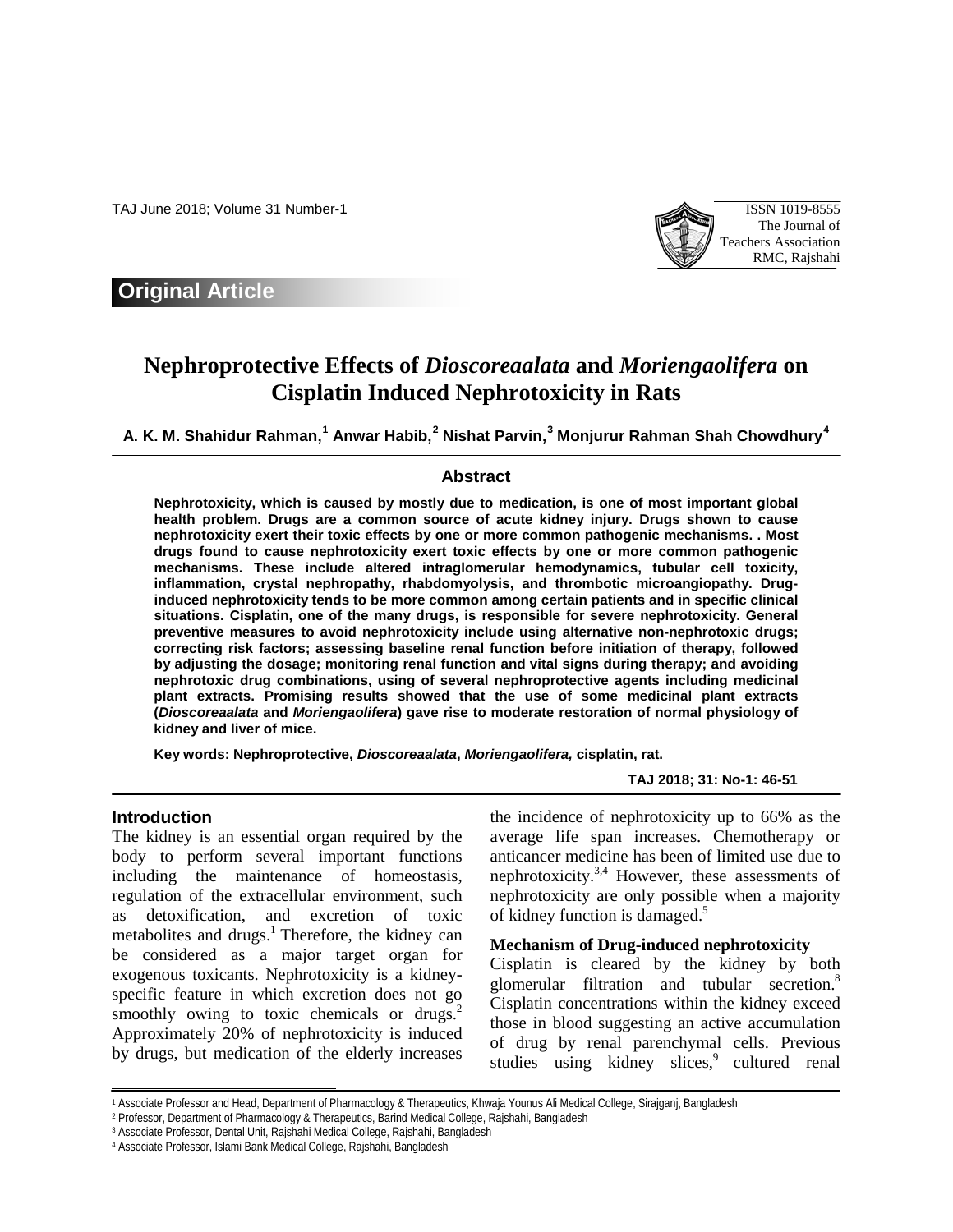epithelial cells $^{10}$  and isolated perfused proximal tubule segments $11$  have provided evidence for basolateral-to-apical transport of cisplatin. Studies in recent years have identified two different membrane transporters capable of transporting cisplatin into cells: Ctr1 and OCT2. Ctr1 is a copper transporter which was also shown to mediate cisplatin uptake into mammalian cells<sup>12</sup>, including ovarian cancer cells.<sup>13</sup> Ctr1 is highly expressed in adult kidney and the protein localizes to the basolateral membrane of the proximal tubule.14 Downregulation of Ctr1 expression in kidney cells *in vitro* decreased both cisplatin uptake and cytotoxicity, suggesting that Ctr1 is an important cisplatin uptake mechanism in these cells.<sup>14</sup> The role of Ctr1 in cisplatinnephrotoxicity *in vivo* has not been examined. In addition, the organic cation transporter OCT2 (SLC22A2) transports cisplatin.<sup>15-18</sup>

Cisplatin was shown to inhibit the uptake of other OCT2 substrates, consistent with the view that these substrates share a common transport pathway. Likewise, cimetidine, an OCT2 substrate, reduced cisplatin uptake and cytotoxicity *in vitro*<sup>15-17</sup> and cisplatin cytotoxicity *in vitro*15-17 and cisplatin nephrotoxicity *in vivo.*<sup>7</sup>

## **Prevention of cisplatin induced nephrotoxicity, several approach**

Many strategies have attempted to prevent or reduce its nephrotoxicity.<sup>19,20</sup> Early experience suggested that the administration of cisplatin by prolonged continuous infusion and saline hyperhydration, with or without frusemide or mannitol osmotic diuresis, reduces nephrotoxicity.19 Amongst many others, the drugs studied have included a variety of sulfurcontaining compounds, such as sodium thiosulfate, WR-2721 (amifostine), DDTC (sodium diethyldithiocarbamate), mesna, biotin, cephalexin and sulfathiazole, all of which probably react with nephrotoxic cisplatin metabolites to form less toxic products. $20,21$ 

## **Protective effects of plants materials in druginduced nephrotoxicites**

Several medicinal plants extract were used to prevent cisplatin induced nephrotoxicity. One study suggested that protective effect of terpenes isolated from the fruiting bodies of *Ganodermalucidum* (Fr) P. Karst found promising reduction of nephrotoxicity caused by the cisplatin, in mice. Intraperitoneal administration of cisplatin (16 mg/kg body wt) resulted in significant nephrotoxicity in mice. The results suggest the potential therapeutic use of *Ganoderma terpenes* to prevent nephrotoxicity caused during chemotherapy using cisplatin.22

One study suggested that after treatment with MNLE (methanolicneem leaves extract), the histological damage and apoptosis induction caused by cisplatin were improved. $^{23}$ 

One study suggested that, *Taxilli Ramulus* could protect against cisplatin induced acute renal failure in mice. $24 - 26$ 

Many other herbal medicines such as *Dioscorea species* may reduce cisplatin induced nephrotoxicitieshas been reported. One study revealed that *Morienga. oleifera* seed powder at the dose rate of 600 mg/kg is as efficacious as silymarin in exerting nephroprotective and antioxidant effects.27 We reviewed clinical and experimental literature on cisplatin nephrotoxicity to identify new information on the mechanism of injury and further study will be emphasis the potential approaches on some medicinal plants *Dioscoreaalata* and *Moringaolifera.*27-31

**Place and duration of the research work:** This research work was carried out in a) Indoor patient Department, Department of Oncology, Khwaja Yunus Ali Medical College**,** Hospital, Enayetpur, Sirajgonj. b) Centre for bioequivalence study, Khwaja Yunus Ali Medical College Hospital, Enayetpur, Sirajgonj c) Pharmacology Research Lab., Department of Pharmacology and Histology Laboratory of Anatomy of BSMMU, Shahbag, Dhaka from January 2012 to December 2014.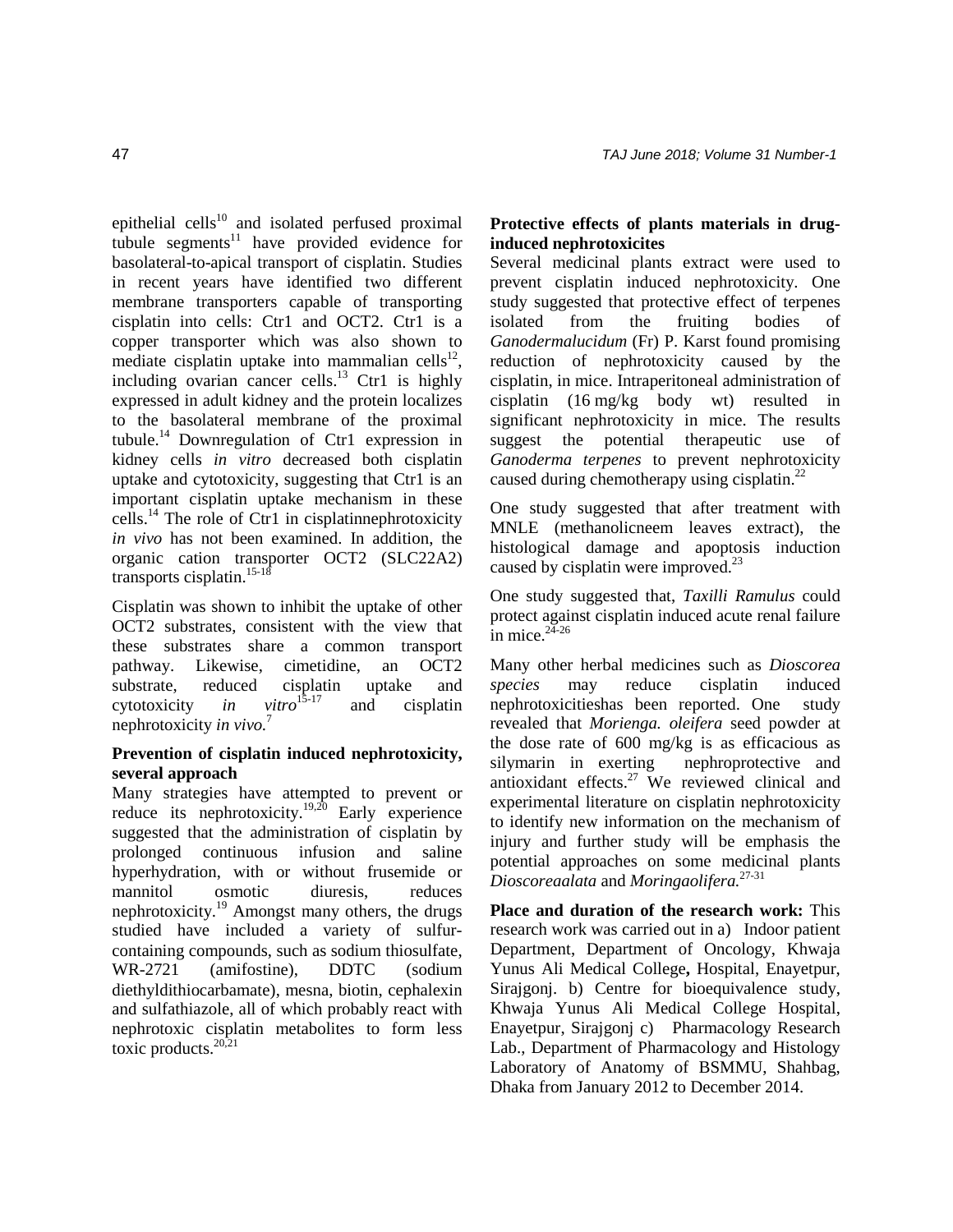## **Materials and Methods**

a) Methanolic extract of tuber part of the *Dioscoreaalata* and seed pods of *Moringaoleifera.*

b) Cisplatin induced liver and kidney of rat

#### **1. Phytochemical investigation**

Collection and identification of plant materials (tuber parts of *Dioscoreaalata* and seed pods of *Moringaoleifera*), Drying, Grinding and weighting of plant material, Extraction of plant materials with MeOH, Collection of powdered material from plant extracts-After evaporation gummy part of tuber parts of *Dioscoreaalata* and seed pods of *Moringaoleifera* were collected from the wall of volume flask weighted to 56 g and 34 g respectively. Two extracts were preserved in two separate air tight bottle for future biological investigations.

## **2. Histopathology of liver and kidney of Swiss albino rat**

The most common procedure used in histologic research is the preparation of tissue sections or slices that can be studied with the light microscope. Under the light microscope, tissues are examined visually in a beam of transmitted light. Because most tissues and organs are too thick to pass through them, they must be sliced to obtained thin, translucent sections that are attached to glass slides for microscopic examination.<sup>37</sup>

## **Collection of rats**

Animal House, ICDDR'B, Mohakhhali, Dhaka. (vide memo no. 0461). Total number of test animal (Swiss albino rats)<sup>32</sup>: 40. Average wt of rat: 130 g. Total number of groups =4. Group A-Cisplatin, Group B- Cisplatin + *D. alata,* 33,34 Group C- Cisplatin + *Moringaoleife,* 35,36 Group D-Placebo control.

**Animal Dose & Duration:** A. Injectable :(a) Cisplatin :16 mg / kg body wt, given every weeks for 2 weeks.(b) Metabolite2 :16 mg / kg body wt, given every weeks for 2 weeks.

(c) Metabolite 4 :16 mg / kg body wt, given every weeks for 2 weeks. B. Powdered extract:  $250$ mg/kg body-wt. $^{39}$ 

### **Steps in preparation of Slides**

I. Sectioning of Tissue- Paraffin sectioning: The steps in paraffin sectioning are-a. Fixation of the Tissue: Formol-saline (Formalin 10 ml and normal saline 90 ml) is commonly used as a used as a fixative b. Dehydration of the tissue in ethyl alcohol and xylol c. Preparation of Block-The tissue is casted in wax. d. Section cutting- Sections are cut with microtome and taken on slide.

II. Staining of the sections by- Haematoxylin and Eosin (H & E) Stains. Characteristics of Haematoxylin and Eosin (H & E) Stains<sup>37,38</sup> are-

1. Nuclei stain blue. 2. Cytoplasm stain pink or red3. Collagen fibers stain pink4. Muscle stain pink.

**Steps of preparing histological slide**- 1. Treat with xylol to remove wax2. Treat with alcohol to remove xylol3. Rinse in water4. Stain in haematoxylin for 15-30 minutes.

5. Rinse in water for 15-30 minutes6. Differentiate in acid-alcohol till nuclei are only stained 7. Rinse in water for 20-30 minutes8. Stain in 1% eosin for 5-15 minutes 9. Wash in running water till eosin is differentiated10. Blot, dehydrate in alcohol, clear in xylol11. Mount the section in Canada balsam on a slide.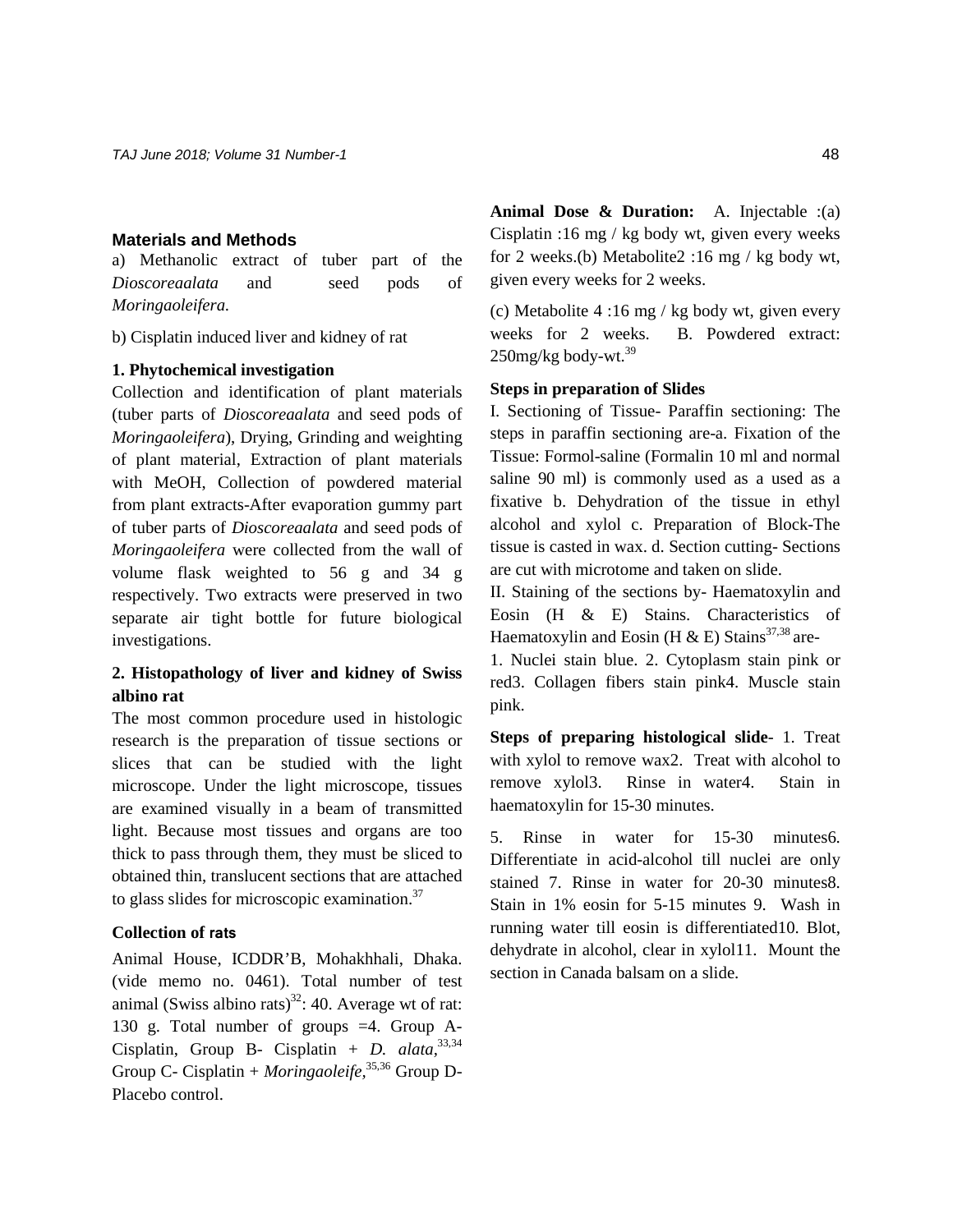## **Results:**

**Photograph 1**: Histopathology of liver and kidney of mouse after cisplatin administration.



## **Group A** Group B Group C

Results of Histopathological changes in cisplatin induced liver and kidney of rat, group A showed that normal findings of liver architecture and in kidney proximal tubular necrosis, while

**Table 1:** Histopathology of liver and kidney of rat after cisplatin administration

| <b>Drug</b> | Liver         | Kidney                                                                          |
|-------------|---------------|---------------------------------------------------------------------------------|
| Cisplatin   |               | Normal findings of liver Proximal tubular necrosis -some proximal tubular cells |
|             | architecture. | became swollen and some of the cell's nucleus became                            |
|             |               | shrinkaged (pyknotic cell)                                                      |

in group B and group C that was treated with extract of *D. alata* and extract of *Maringa olifera* has showed restoration of normal proximal tubular cells though moderate tubular necrosis were seen (Table 1- 4).

|  |  |  |  |  |  |  |  |  | Table 2: Histopathology of cisplatin treated liver and kidney of rat after <i>D. alata</i> extract administration |
|--|--|--|--|--|--|--|--|--|-------------------------------------------------------------------------------------------------------------------|
|--|--|--|--|--|--|--|--|--|-------------------------------------------------------------------------------------------------------------------|

| Drug                                       | Liver                  | <b>Kidney</b>                                                                                                                                                                                                                         |
|--------------------------------------------|------------------------|---------------------------------------------------------------------------------------------------------------------------------------------------------------------------------------------------------------------------------------|
| Cisplatin<br>and <i>D. alata</i><br>extact | in liver architecture. | No changes were found   Moderate amount of tubular necrosis were found. Rest of<br>the tubular proximal cells became normal. Some of the<br>proximal tubules show pyknotic cells and some are<br>enucleated cells, some were swollen. |

**Table 3:** Histopathology of cisplatin treated liver and kidney of rat after *M. olifera* extract administration

| Drug                                         | Liver | <b>Kidney</b>                                                                                                                                                                                                                          |
|----------------------------------------------|-------|----------------------------------------------------------------------------------------------------------------------------------------------------------------------------------------------------------------------------------------|
| Cisplatin<br>and $M$ .<br>olifera<br>extract | seen  | Normal hepatocytes was   Moderate amount of tubular necrosis were found. Rest of<br>the tubular proximal cells became normal. Some of the<br>proximal tubules show pyknotic cells and some are<br>enucleated cells, some were swollen. |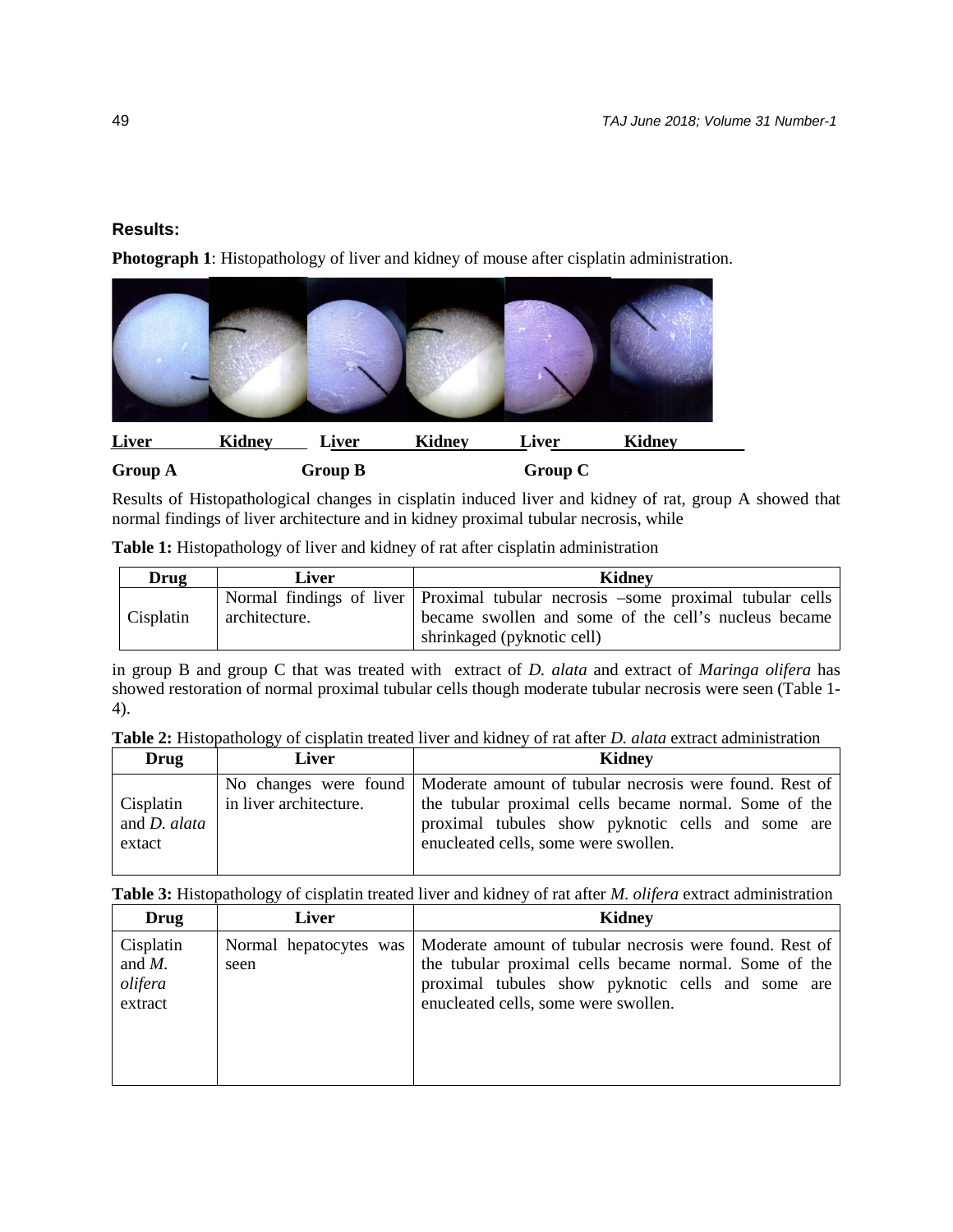### **Discussion**

Massive necrosis of the proximal convoluted tubules with distorted cellular architecture along with other distal tubular abnormalities were seen the rat groups that was treated with cisplatin. A promising results showed that the use of some medicinal plant extracts (*D. alata and Moriengaolifera*) gave rise to moderate restoration of normal physiology of kidney and liver of rat (Photograph 1 & Figure 1-4).

The experimental results reveal that, the methanolic extract of *D. alata* and *M. olifera* could help prevent nephrotoxicity manifested consequent to cisplatin chemotherapy. The effect is mainly due to the capacity of the extract to restore renal antioxidant defense system. Our earlier investigations have shown that of methanol extract of *D. alata*and *M. olifera* occurring in South India possessed significant antioxidant and antitumour activities. Further study concerning the structure of suspected metabolites will be elucidated by using HPLC-mass spectrometry.

### **Conclusion**

The extracts of *D. alata and Moriengaolifera* had some effects on renal histology in injured mice kidney was very promising and significant. Results suggest that *D. alata and Moriengaolifera* extract may be used to cure or prevent not only cisplatin-induced renal toxicity but also other drug induced nephrotoxicities without any adverse effect; hence it can serve as a novel combination agent with cisplatin and other drugs to limit renal injury.

#### **Acknowledgement**

The authors are very grateful to Prof. Dr. M. A. Awal, Professor & HOD, Department of Pharmacology for his valuable suggestions, critics and supplying different documents regarding this research work beneficial for conducting the research work.

#### **References**

- Ferguson MA, Vaidya VS, Bonventre JV; Biomarkers of nephrotoxic acute kidney injury,Toxicology. 2008 Mar 20; 245(**3**):182-93.)
- 2. Finn W. Porter G. Urinary biomarkers and nephrotoxicity. Clinical Nephrotoxins. 2nd ed

Kluwer Academic Publishers; Massachusetts.: (2003). pp. 621–655.

- 3. Kohli HS, Bhaskaran MC, Muthukumar T, Thennarasu K, Sud K, Jha V, Gupta KL, Sakhuja V; Treatment-related acute renal failure in the elderly: a hospital-based prospective study, Nephrol Dial Transplant. 2000 Feb; 15(**2**):212-7.
- 4. Naughton CA, Drug-induced nephrotoxicity. Am Fam Physician. 2008 Sep 15; 78(6):74-50.
- 5. Rached E, Hoffmann D, Blumbach K, Weber K, Dekant W, Mally A; Evaluation of putative biomarkers of nephrotoxicity after exposure to ochratoxin a in vivo and in vitro. Toxicol Sci.2008 Jun; 103 (2): 371-81).
- 6. Filipski K.K., Mathijssen R.H., Mikkelsen T.S., Schinkel A.H., Sparreboom A. Contribution of organic cation transporter 2 (OCT2) to cisplatininduced nephrotoxicity. Clin.Pharmacol. Ther. 2009;86:396–402.
- 7. Ciarimboli G., Deuster D., Knief A., Sperling M., Holtkamp M., Edemir B., Pavenstadt H., Lanvers-Kaminsky C., am Zehnhoff-Dinnesen A., Schinkel A.H., Koepsell H., Jurgens H., Schlatter E. Organic cation transporter 2 mediates cisplatin-induced otoand nephrotoxicity and is a target for protective interventions. Am. J. Pathol. 2010;176:1169–1180.
- 8. Yao X., Panichpisal K., Kurtzman N., Nugent K. Cisplatin nephrotoxicity: A review. Am. J. Med. Sci. 2007;334:115–124.
- 9. Safirstein R., Miller P., Guttenplan J.B. Uptake and metabolism of cisplatin by rat kidney. Kidney Int. 1984;25:753–758.
- 10. Endo T., Kimura O., Sakata M. Carrier-mediated uptake of cisplatin by the OK renal epithelial cell line. Toxicology. 2000;146:187–195.
- 11. Kolb R., Ghazi M., Barfuss D. Inhibition of basolateral transport and cellular accumulation ofcDDP and N-acetyl-L-cysteine-cDDP by TEA and PAH in the renal proximal tubule. Cancer Chemother.Pharmacol. 2003;51:132–138.
- 12. Ishida S., Lee J., Thiele D.J., Herskowitz I. Uptake of the anticancer drug cisplatin mediated by the copper transporter Ctr1 in yeast and mammals. Proc. Natl. Acad. Sci. USA. 2002;99:14298–14302.
- 13. Holzer A.K., Samimi G., Katano K., Naerdemann W., Lin X., Safaei R., Howell S.B. The copper influx transporter human copper transport protein 1 regulates the uptake of cisplatin in human ovarian carcinoma cells. Mol. Pharmacol. 2004;66:817– 823.
- 14. Pabla N., Murphy R.F., Liu K., Dong Z. The copper transporter Ctr1 contributes to cisplatin uptake by renal tubular cells during cisplatin nephrotoxicity. Am. J. Physiol. Renal Physiol. 2009;296:F505– F511.